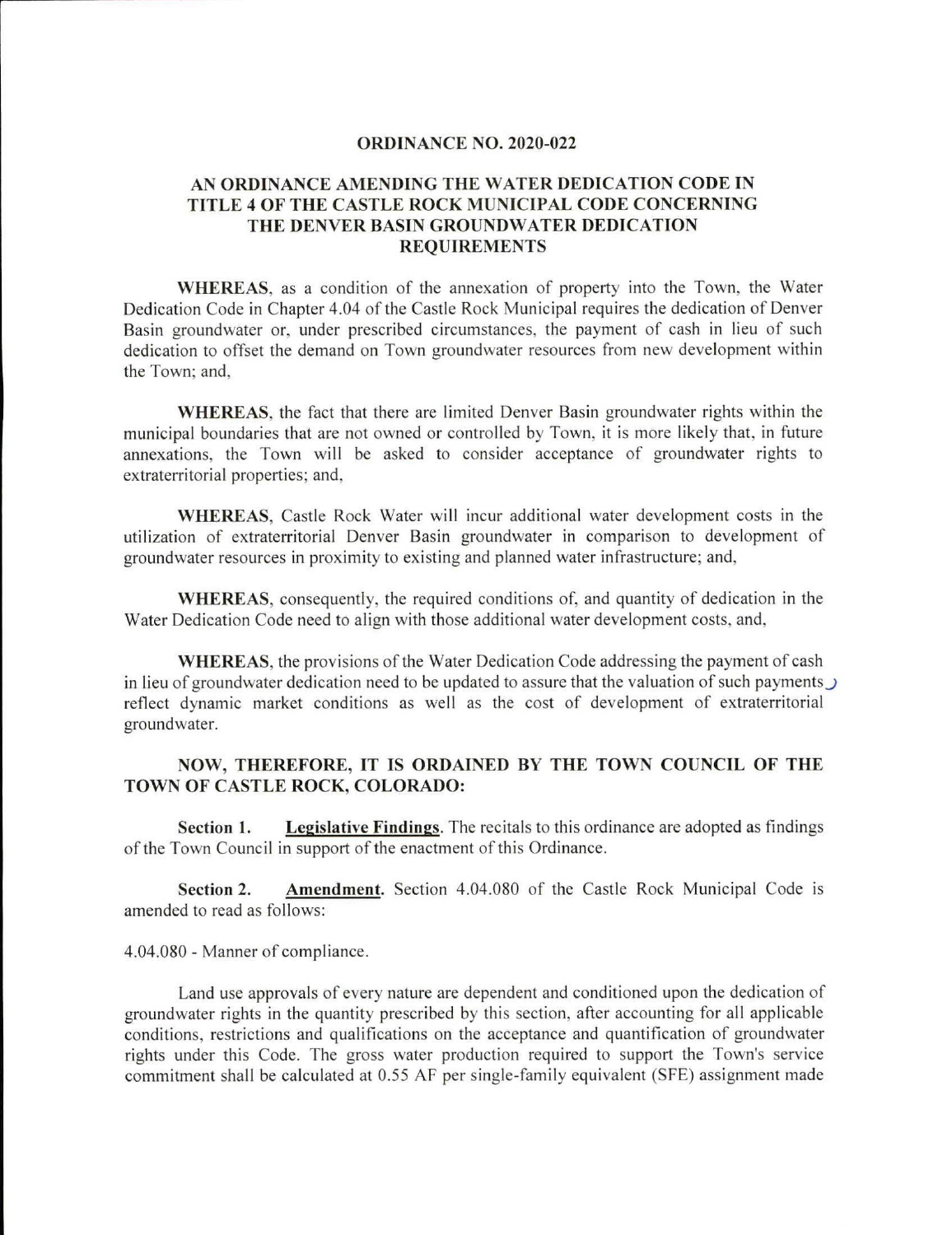under Subsection 13.12.080.A; Pprovided, HOWEVER, that for the purpose of calculating water rights dedication requirements under Section 4.04.080 only, the SFE assignment for calculated water demand under Section 13.12.080 shall not be limited to the .67 SFE minimum assignment prescribed in Section 13.12.080. Consequently, an SFE assignment of less than .67 SFE may be utilized under Section 4.04.080, if otherwise qualifying under the applicable water efficiency planand established criteria adopted by Castle Rock Water. For each AF of water demand so calculated, there shall be dedicated:

- A. Two (2) AF of groundwater rights qualifying for credit under Section 4.04.050 or, if all such qualifying groundwater rights are insufficient, then at the election ofthe Town (subject to prior Town contractual commitments), either:
	- 1. Two (2) AF of Denver Basin groundwater RIGHTS underlying other properties within the municipal boundaries of the Town; or
	- 2. CASH IN LIEU OF SUCH RIGHTS IN THE AMOUNT OF Five thousand dollars (\$5,000.00) for residential uses and three thousand dollars (\$3,000.00) for nonresidential uses; PROVIDED, HOWEVER, IF A DIFFERENT PRICE IS WARRANTED BASED ON A MARKET STUDY OBTAINED BY CASTLE ROCK WATER, SUCH AMOUNT SHALL EQUAL EITHER:
		- a. THE CURRENT MARKET PRICE FOR EQUIVALENT GROUNDWATER RIGHTS; OR
		- b. IF CASTLE ROCK WATER DETERMINES THAT GROUNDWATER RIGHTS ARE NOT READILY AVAILABLE FOR PURCHASE WITHIN THE TOWN BOUNDARIES, THE CURRENT MARKET PRICE FOR EQUIVALENT GROUNDWATER RIGHTS PLUS THE TRANSMISSION COST OF BRINGING EXTRATERRRITORIAL GROUNDWATER TO TOWN BOUNDARIES FROM LOCATIONS WHERE SUCH GROUNDWATER RIGHTS MAY BE AVAILABLE FOR PURCHASE.
- B. At the sole discretion of the Town Council, the rights to the Denver or Arapahoe aquifers underlying properties outside the municipal limits TOWN BOUNDARIES may be accepted for credit against the calculated water demand at a rate determined by Town Council. BECAUSE SUCH RIGHTS CANNOT BE INCLUDED IN THE TOWN'S COMBINED WELLFIELD WATER, THE DEDICATION OF EXTRATERRITORIAL GROUNDWATER RIGHTS SHALL MEET THE FOLLOWING CRITERIA:
	- 1. SUBJECT TO THE DETERMINATION OF THE TOWN COUNCIL, A MINIMUM OF THREE (3) AF PER AF OF DEMAND OF DENVER